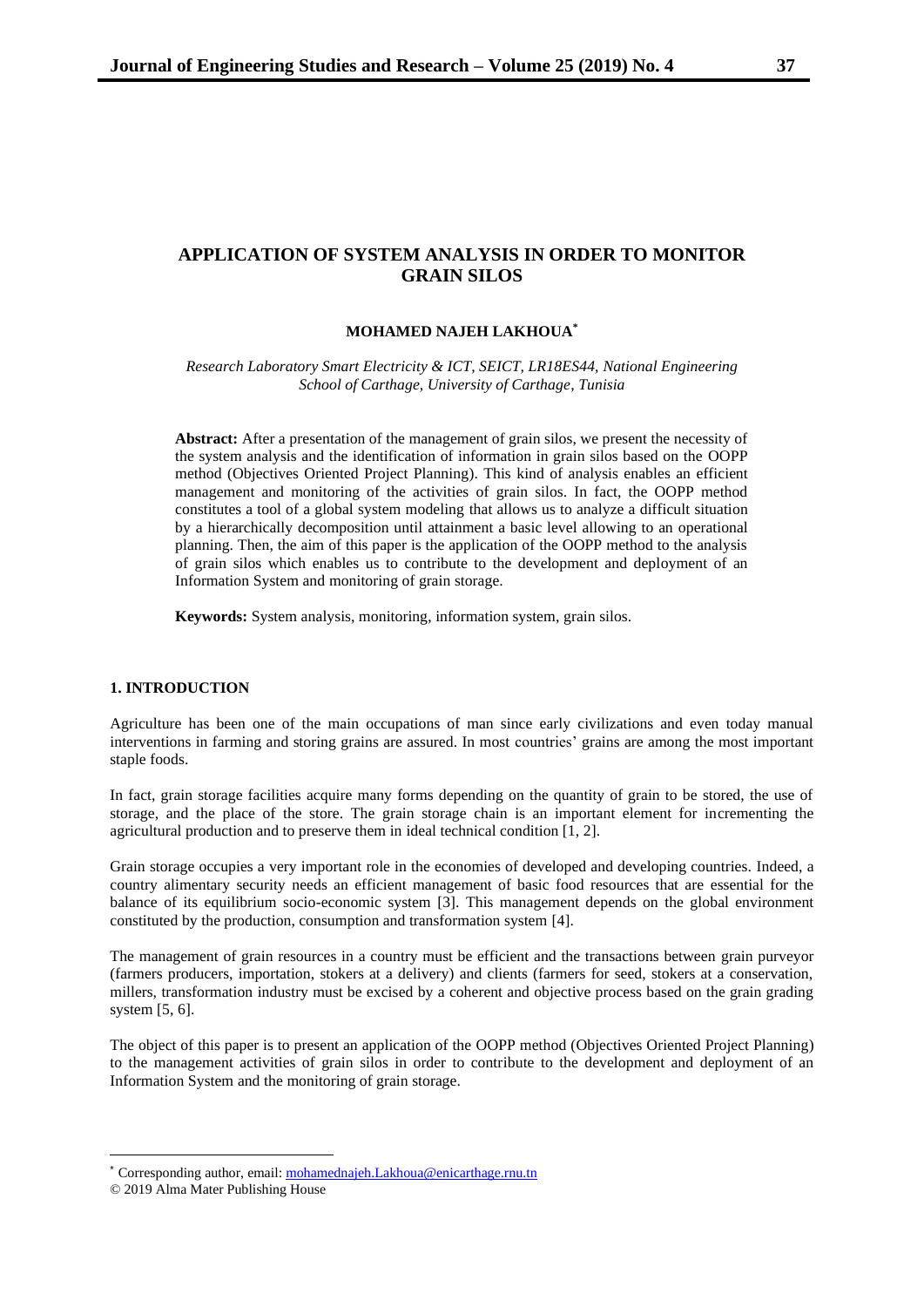## **2. METHODOLOGICAL APPROACH**

In order to analyze the complex activities of a grain silo, particularly the activities of the stock management we adopt a system approach allowing situating the entity in its intern or exterior environment. Then, we implement a codification for all centers in order to identify the different actors on the cereal storage system, private cooperatives, customers and millers [7, 8].

#### **2.1. Presentation of systemic analysis**

The systemic analysis belongs to a scientific trend that analysis the elements of a difficult process as a part of a set where they are in a mutual dependence relation. Its study field is not limited to the mechanization of the thought: the systemic analysis is a methodology that organizes the information in order to optimize an action [9].

The major objective of the system approach is to schematize all complex sets, lead to a modeling that allows to have a result on it, after the comprehensiveness of its materiel configuration and its dynamic organization [10].

The systemic analysis of a production system has an assignment to describe the global strategy of the modeling study to realize. This strategy must enables to fix with a precise making the limits of the modeling by defining the frontiers of the system to model and to specify between the data that are really exchanged between the different component of the production system and those that the modeling study will cover [11, 12].

The diverse tools of the systemic analysis assume a hierarchic analysis approach and allow answering to the pertinent questions in order to manage a Project: What? How? Why? When? Where?

According to the method and the used tool, other parameters are defined like performance indicators.

Several diverse approaches are in use to describe the strategic objectives some of the more well know ones are OOPP (Figure 1) [13, 14].



The LFA (Logical Framework Approach) is referred to OOPP in German, ZOPP (Ziel Orientierte Projek Planung) and in Word Bank as Team Up [15, 16]. This approach is a structured meeting process. This approach seeks to recognize the major current problems using cause-effect analysis and search for the best strategy to alleviate those identified problems [17, 18].

### **2.2. SCADA and PLC**

The grain storage technique is of great importance in Tunisia. In this part, we present a proposal of an automated system for the controlling and monitoring of the grain storage using Programmable Logic Controller (PLC) and Supervisory Control and Data Acquisition (SCADA) [19, 20]. In fact, the main parameter that is essential for proper storage of grains is temperature which is taken as input parameter to be controlled using PLC and is measured using a temperature sensor. The SCADA system acquires the necessary data and monitors the overall process. Then, all operational functions (various grain handling equipment of conveying, cleaning, weighing, ventilating…) are carried out by SCADA user's operation and monitoring configuration interface [21, 22].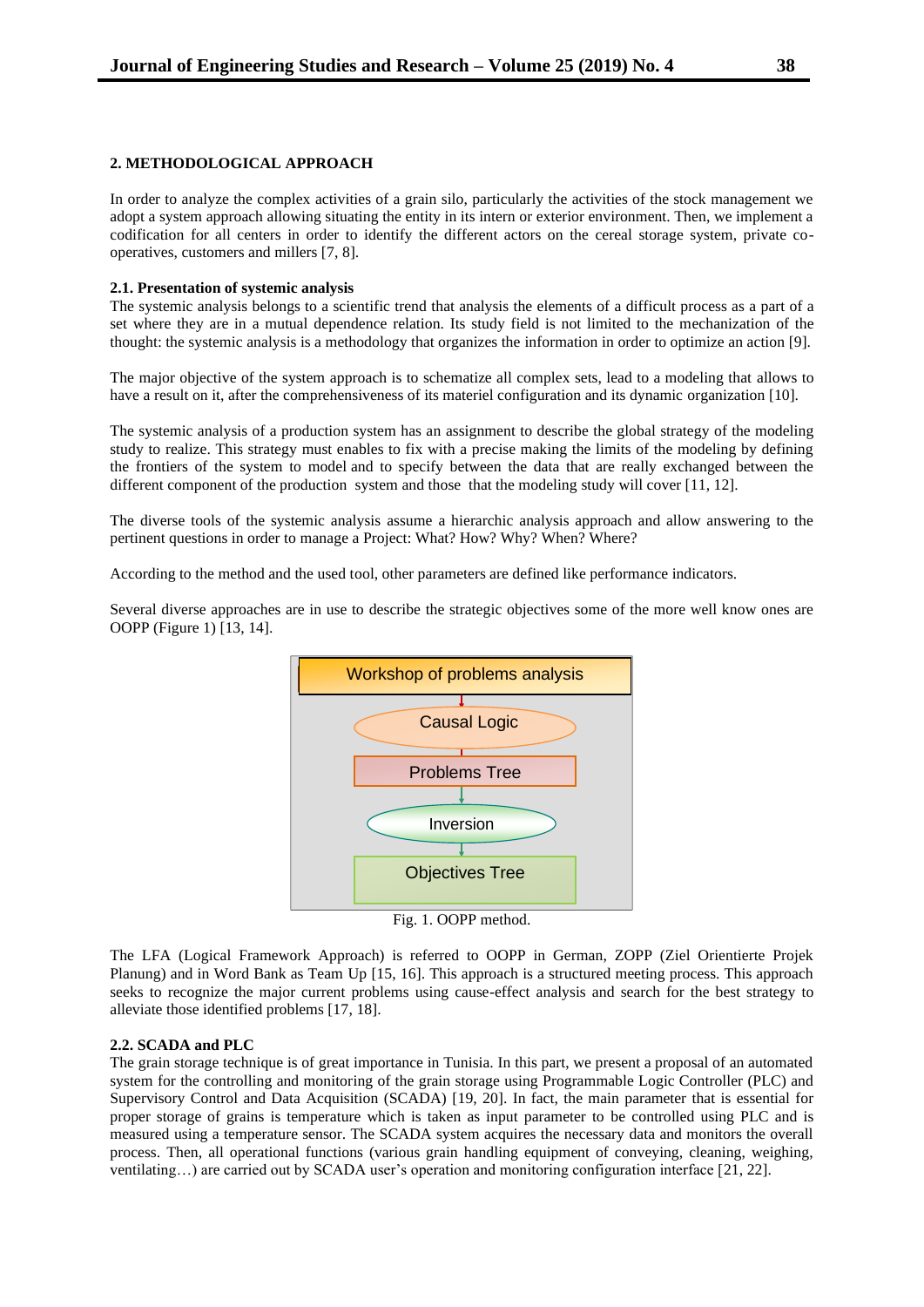A Programmable Logic Controller (PLC) is a digital computer which performs the control logic, sequencing, timing, arithmetic data manipulation and counting functions. The PLC is designed for multiple inputs and output arrangements, extended temperature ranges, immunity to electrical noise, and resistance to vibration and impact. CPU is the brain of the PLC, it consists of microprocessor for implementing the logic and for controlling the communication among the modules. Memory unit is used for storing results of logical operations performed by the processor. IO section consists of input modules and output modules. This system forms the interface by which field devices are connected to the controller [23, 24]. The programming device enters the desired program into the memory of the processor. The power supply supplies DC power to the modules. Ladder logic is the programming language that is primarily used to develop software for PLCs. It represents a program by a graphical diagram based on the circuit diagrams of relay logic hardware [25, 28].

The term SCADA (Supervisory Control and Data Acquisition) usually refers to centralized systems which monitor and control entire sites, or complexes of systems spread out over large areas. A human machine interface or HMI is the apparatus which presents process data to a human operator, and through which the human operator controls the process [29]. An HMI is usually linked to the SCADA system's databases and software programs, to provide trending, diagnostic data, and management information such as scheduled maintenance procedures, logistic information, detailed schematics for a particular sensor or machine, and expert-system troubleshooting guides (Figure 1) [30].



Fig. 2. SCADA network.

#### **3. RESULTS OF SYSTEM ANALYSIS AND DISCUSSION**

In this part, the results of the application of system analysis and discussion based on the OOPP analysis are presented.

Table1 presents the details of application of the OOPP method in order to contribute to the development and deployment of an Information System in a grain silo and the monitoring of grain storage.

Tables 2 and 3 present the details of the information relative to grains at the reception and the expedition. This analysis enables us to monitor the grain silo at the reception and the expedition.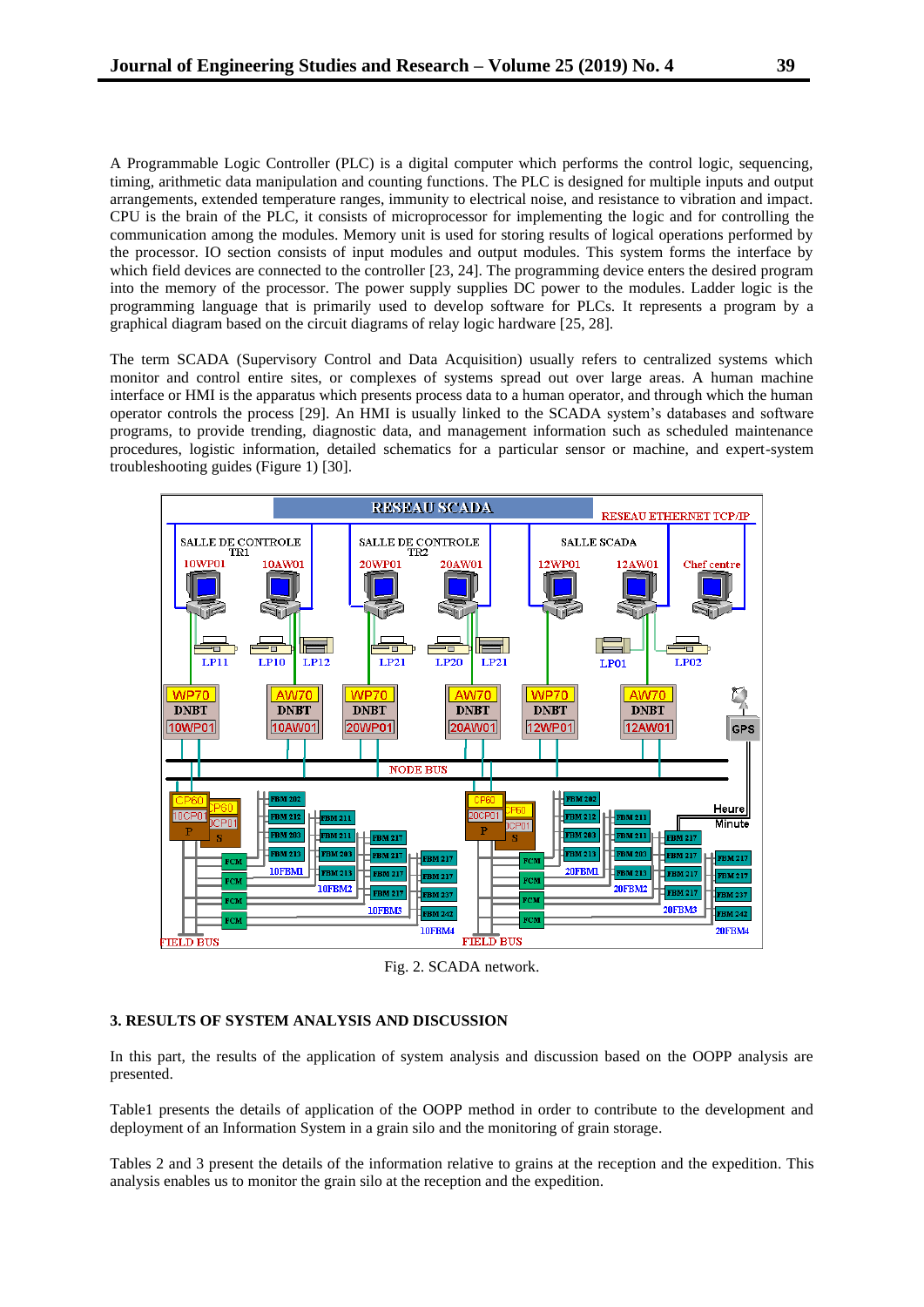| $N^{\circ}$    | <b>Code</b>     | <b>Activity</b>                                                                          |
|----------------|-----------------|------------------------------------------------------------------------------------------|
| 1              | GO              | Application of system approach in order to implant an Information System in a grain silo |
|                |                 | and the monitoring of grain storage                                                      |
| 2              | OS <sub>1</sub> | Analysis of systems posts harvests of grains assured                                     |
| 3              | R1.1            | Analysis of the food security of grains assured                                          |
| $\overline{4}$ | R1.2            | Analysis of the sector of grains assured                                                 |
| 5              | R1.3            | Analysis of the production and of the utilization of the grains assured                  |
| 6              | R1.4            | Analysis of imports of grains assured                                                    |
| $\tau$         | R1.5            | Analysis of the merchandising of the grains assured                                      |
| 8              | R1.6            | Analysis of the system of grains assured                                                 |
| 9              | OS <sub>2</sub> | Upgrading of a grain silo assured                                                        |
| 10             | R2.1            | General context of the project of upgrading defined                                      |
| 11             | R2.2            | Methodological gait of the project of upgrading of a grain silo adopted                  |
| 12             | R2.3            | Results of the systemic analysis of a grain silo identified                              |
| 13             | R2.4            | Matrix of ties between functions of a silo of storage elaborated                         |
| 14             | OS <sub>3</sub> | Analysis of the valuation system of the quality of the grains assured                    |
| 15             | R3.1            | Analysis of valuation systems of the quality in producers' countries assured             |
| 16             | R3.2            | Analysis of the valuation of the quality of cereals in Tunisia assured                   |
| 17             | R3.3            | Analysis of the system of valuation of the quality of cereals in Tunisia assured         |
| 18             | OS <sub>4</sub> | Proposal of a new system of valuation of quality of grains assured                       |
| 19             | R4.1            | Modelling of the imprecision of the variable of grading system                           |
| 20             | R4.2            | Systemic analysis of the grading system of grains assured                                |
| 21             | R4.3            | Application of fuzzy logic techniques to the system of grain grading assured             |
| 22             | R4.4            | Correspondence between the different systems of quality valuation assured                |
| 23             | OS5             | Information System of a grain silo exploited                                             |
| 24             | R5.1            | Executive Logic of the Information System defined                                        |
| 25             | R5.2            | General methodology of the Information System adopted                                    |
| 26             | R5.3            | Specification of the Information System                                                  |

Table 1. OOPP analysis of a grain silo.

# Table 2. Identification of information in a grain silo at the reception.

| $N^{\circ}$  | <b>Code</b>         | <b>Activity</b>                                                                            |
|--------------|---------------------|--------------------------------------------------------------------------------------------|
| $\mathbf{1}$ | R <sub>2.1</sub>    | Registration of the information relative to grains at the reception                        |
| 2            | A2.1.1              | To register the nature of the grains at the reception                                      |
| 3            |                     | A2.1.2 To register the origin of the grains at the reception                               |
| 4            |                     | A2.1.3 To register the lot of the grains at the reception                                  |
| 5            |                     | A2.1.4 To register the $N^{\circ}$ of the order of the transfer of grains at the reception |
| 6            |                     | A2.1.5 To affect the $N^{\circ}$ of the lot of grains at the reception                     |
| $\tau$       |                     | A2.1.6 To register the date of the reception of grains                                     |
| 8            | A <sub>2</sub> .1.7 | To register the quantity of the cereals at the reception of grains                         |
| 9            |                     | A2.1.8 To register the mode of the reception of grains                                     |
| 10           |                     | A2.1.9 To register the $N^{\circ}$ of the voyage of lot of the cereals at the reception    |
| 11           |                     | $A2.1.10$ To register the quality of the cereals at the reception of grains                |
| 12           |                     | $A2.1.11$ To register the eventual anomalies detected and the corrective actions           |
| 13           |                     | $A2.1.12$ To register the reclamation at the reception of grains                           |
| 14           |                     | $A2.1.13$ To establish the documents at the reception of grains                            |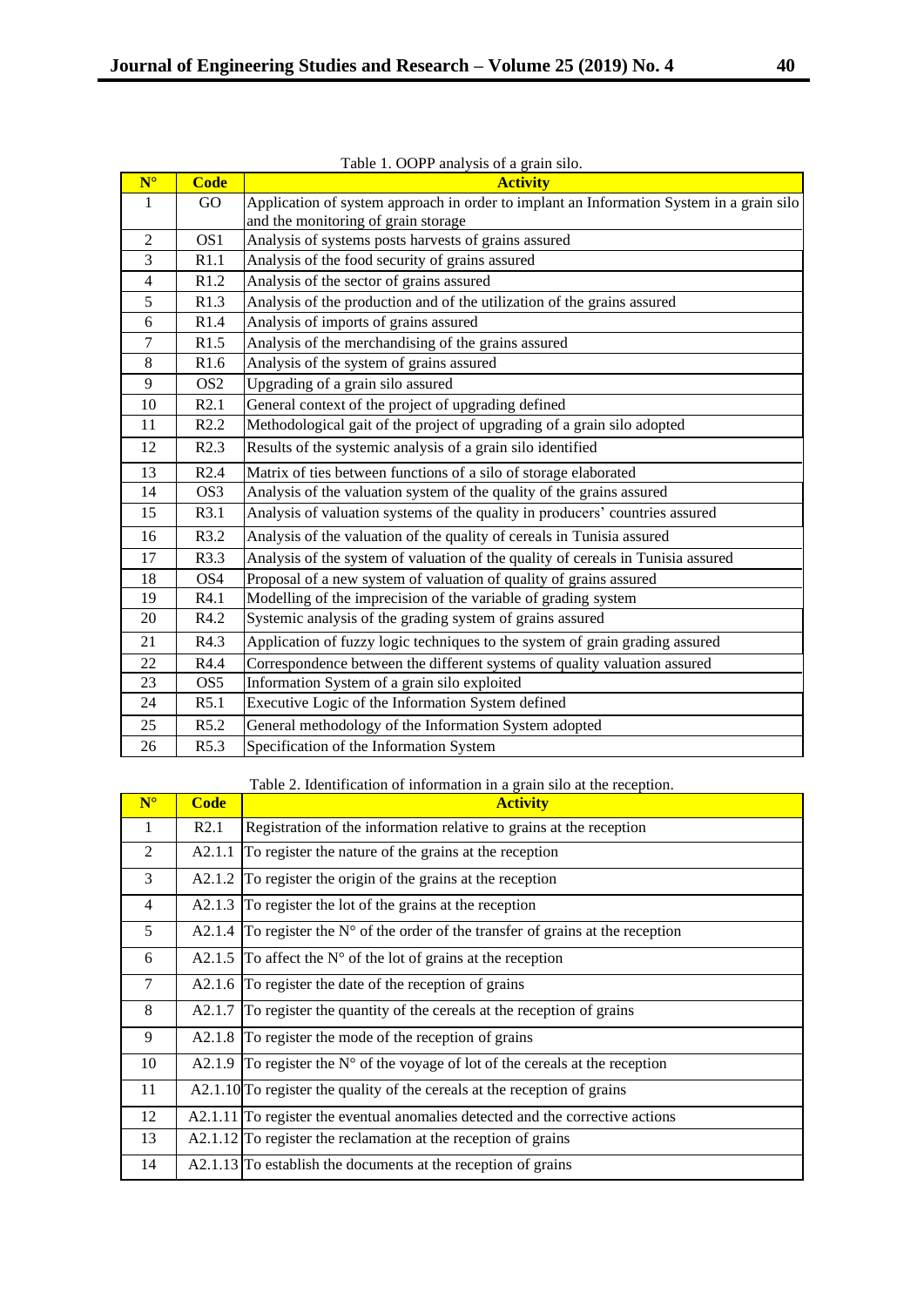| $N^{\circ}$ | <b>Code</b>        | <b>Activity</b>                                                                      |
|-------------|--------------------|--------------------------------------------------------------------------------------|
| 1           | R2.1               | Registration of the information relative to grains at the expedition                 |
| 2           | A2.1.1             | To register the nature of the grains at the expedition                               |
| 3           | A2.1.2             | To register the origin of the grains at the expedition                               |
| 4           | A2.1.3             | To register the lot of the grains at the expedition                                  |
| 5           | A <sub>2.1.4</sub> | To register the $N^{\circ}$ of the order of the transfer of grains at the expedition |
| 6           | A2.1.5             | To affect the $N^{\circ}$ of the lot of grains at the expedition                     |
| 7           | A2.1.6             | To register the date of the expedition of grains                                     |
| 8           | A2.1.7             | To register the quantity of the cereals at the expedition of grains                  |
| 9           | A2.1.8             | To register the mode of the expedition of grains                                     |
| 10          | A <sub>2.1.9</sub> | To register the $N^{\circ}$ of the voyage of lot of the cereals at the expedition    |
| 11          | A2.1.10            | To register the quality of the cereals at the expedition of grains                   |
| 12          | A2.1.11            | To register the eventual anomalies detected and the corrective actions               |
| 13          | A2.1.12            | To register the reclamation at the expedition of grains                              |
| 14          | A2.1.13            | To establish the documents at the expedition of grains                               |

## **4. DISCUSSION**

The system analysis presented in this work enabled to the management and monitoring of grain silos. In fact, the global production of application of a systemic logic enabled to answer clearly to the questions « what ? » and « who? », and allowed the establishment of the record post and the elaboration of the chart of a grain silo notably the specification of the responsible of the activities and their collaborators, and the answer to the question « how ? » leaded to the elaboration of the work procedures but the answer to the question « when ?» enabled to establish the planning of the actions and finally by answering to the question « where ? » we enabled de determine the frontiers post. The most important function that exists in the new structure, compared to that is in the application is the TQM function and IS.

Following the OOPP analysis, three Specific Objectives are recognized consequent to the activities of management of grain silo (Program of the movement of cereals established, Movement of the cereals registered, Reporting elaborated). This kind of analysis enables an efficient management and monitoring of the activities of the grain silo.

# **5. CONCLUSION**

We presented in this paper the management, the control and the monitoring of grain silos while exploiting a system approach based on the Objectives Oriented Project Planning method. This approach allows us to analyze a complex situation and the identification of the information.

The result of this analysis allows us to contribute to the development and deployment of an Information System in the one hand and the monitoring and control of the grain storage on Programmable Logic Controller and Supervisory Control and Data Acquisition, on the other hand based.

Starting from this study of the methodology of analysis and monitoring of grain silos presented in this paper, we will extend strategy for system analysis and modeling of various physical parameters of grain silos.

# **REFERENCES**

[1] Annabi, M., Bel Hadj, M.T., Implantation d'un système d'information dans une entreprise industrielle, Salon Mediterraneen d'Electricite et d'Electronique, Sfax, Tunisie, 2003.